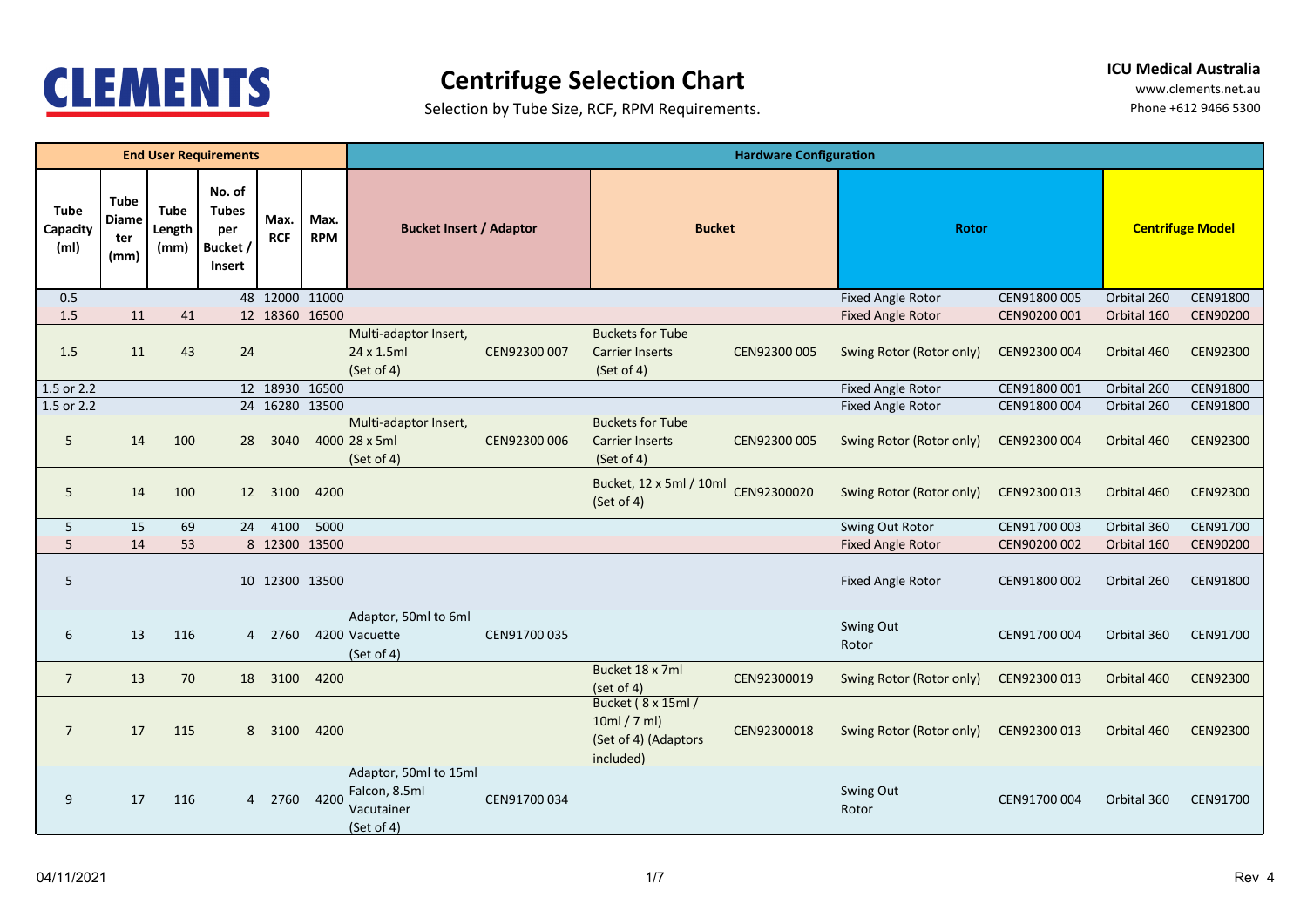

## **Centrifuge Selection Chart**

**ICU Medical Australia**

Selection by Tube Size, RCF, RPM Requirements.

|                                              |                                            |                               | <b>End User Requirements</b>                        |                    |                    | <b>Hardware Configuration</b>                                                  |              |                                                                        |              |                           |              |             |                 |  |  |
|----------------------------------------------|--------------------------------------------|-------------------------------|-----------------------------------------------------|--------------------|--------------------|--------------------------------------------------------------------------------|--------------|------------------------------------------------------------------------|--------------|---------------------------|--------------|-------------|-----------------|--|--|
| <b>Tube</b><br>Capacity<br>(m <sub>l</sub> ) | <b>Tube</b><br><b>Diame</b><br>ter<br>(mm) | <b>Tube</b><br>Length<br>(mm) | No. of<br><b>Tubes</b><br>per<br>Bucket /<br>Insert | Max.<br><b>RCF</b> | Max.<br><b>RPM</b> | <b>Bucket Insert / Adaptor</b>                                                 |              | <b>Bucket</b>                                                          |              |                           | <b>Rotor</b> |             |                 |  |  |
| 10                                           | 16                                         | 89                            | 24                                                  | 2850               | 4000               |                                                                                |              |                                                                        |              | <b>Fixed Angle Rotor</b>  | CEN91700 001 | Orbital 360 | CEN91700        |  |  |
| 10                                           | 16                                         | 100                           | 20 <sup>°</sup>                                     | 3040               |                    | Multi-adaptor Insert,<br>4000 20 x 10ml<br>(Set of 4)                          | CEN92300 008 | <b>Buckets for Tube</b><br><b>Carrier Inserts</b><br>(Set of 4)        | CEN92300 005 | Swing Rotor (Rotor only)  | CEN92300 004 | Orbital 460 | <b>CEN92300</b> |  |  |
| 10                                           | 17                                         | 115                           |                                                     | 8 3100             | 4200               |                                                                                |              | Bucket (8 x 15ml /<br>10ml / 7 ml<br>(Set of 4) (Adaptors<br>included) | CEN92300018  | Swing Rotor (Rotor only)  | CEN92300 013 | Orbital 460 | <b>CEN92300</b> |  |  |
| 10                                           | 14                                         | 100                           |                                                     | 12 3100            | 4200               |                                                                                |              | Bucket, 12 x 5ml / 10ml<br>(Set of 4)                                  | CEN92300020  | Swing Rotor (Rotor only)  | CEN92300 013 | Orbital 460 | <b>CEN92300</b> |  |  |
| 10                                           |                                            |                               | $\overline{4}$                                      | 3200               | 6000               |                                                                                |              |                                                                        |              | Swing Out Rotor           | CEN91800 006 | Orbital 260 | CEN91800        |  |  |
| 10                                           | 16                                         | 83                            | 12                                                  | 5310               | 5500               |                                                                                |              |                                                                        |              | <b>Fixed Angled Rotor</b> | CEN92300 001 | Orbital 460 | <b>CEN92300</b> |  |  |
| 10                                           |                                            |                               |                                                     | 12 15500 12300     |                    |                                                                                |              |                                                                        |              | Fixed Angle Rotor         | CEN91800 003 | Orbital 260 | CEN91800        |  |  |
| 15                                           | 18                                         | 88                            | 12                                                  | 4100               | 5000               |                                                                                |              |                                                                        |              | Swing Out Rotor           | CEN91700 002 | Orbital 360 | CEN91700        |  |  |
| 15                                           | 17                                         | 116                           | 4                                                   | 2760               | 4200               | Adaptor, 50ml to 15ml<br>Falcon, 8.5ml<br>Vacutainer<br>(Set of 4)             | CEN91700 034 |                                                                        |              | Swing Out<br>Rotor        | CEN91700 004 | Orbital 360 | CEN91700        |  |  |
| 15                                           | 17                                         | 118                           | 10 <sup>1</sup>                                     | 3040               |                    | Multi-adaptor Insert<br>4000 10 x 15ml<br>(Set of 4)                           | CEN92300 009 | <b>Buckets for Tube</b><br><b>Carrier Inserts</b><br>(Set of 4)        | CEN92300 005 | Swing Rotor (Rotor only)  | CEN92300 004 | Orbital 460 | CEN92300        |  |  |
| 15                                           | 17                                         | 115                           |                                                     | 8 3100             | 4200               |                                                                                |              | Bucket (8 x 15ml /<br>10ml / 7 ml<br>(Set of 4) (Adaptors<br>included) | CEN92300018  | Swing Rotor (Rotor only)  | CEN92300 013 | Orbital 460 | <b>CEN92300</b> |  |  |
| 50                                           | 29                                         | 116                           |                                                     | 4 2760             | 4200               |                                                                                |              |                                                                        |              | Swing Out<br>Rotor        | CEN91700 004 | Orbital 360 | CEN91700        |  |  |
| 50                                           | 29                                         | 116                           | $\overline{4}$                                      | 3040               |                    | Multi-adaptor Insert 4<br>4000 x 50ml, Round Bottom CEN92300 011<br>(Set of 4) |              | <b>Buckets for Tube</b><br><b>Carrier Inserts</b><br>(Set of 4)        | CEN92300 005 | Swing Rotor (Rotor only)  | CEN92300 004 | Orbital 460 | <b>CEN92300</b> |  |  |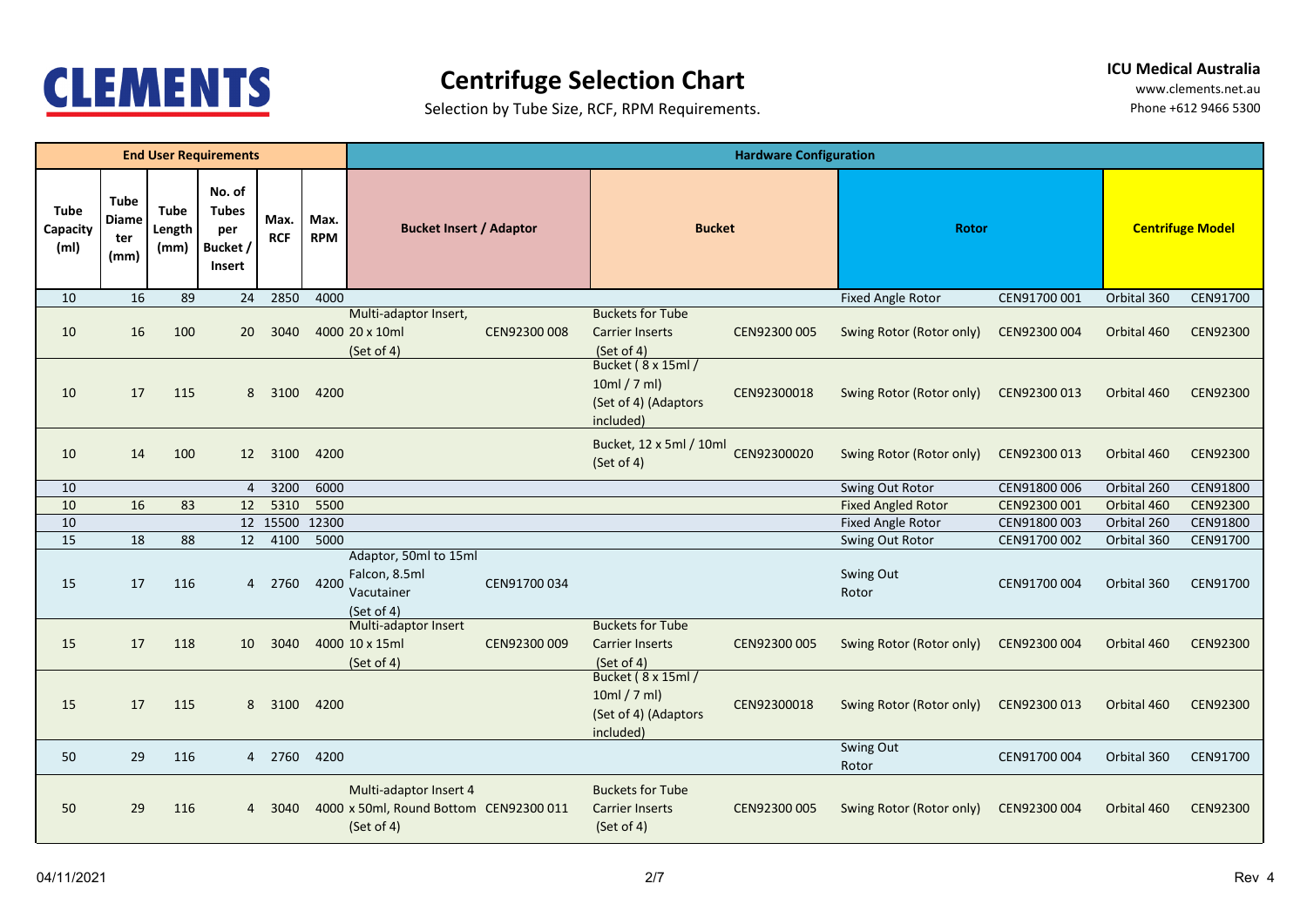

## **Centrifuge Selection Chart**

**ICU Medical Australia**

Selection by Tube Size, RCF, RPM Requirements.

|                                              |                                            |                               | <b>End User Requirements</b>                               |                    |                    |                                                                                | <b>Hardware Configuration</b> |                                                                 |              |                                            |              |                         |                 |  |  |
|----------------------------------------------|--------------------------------------------|-------------------------------|------------------------------------------------------------|--------------------|--------------------|--------------------------------------------------------------------------------|-------------------------------|-----------------------------------------------------------------|--------------|--------------------------------------------|--------------|-------------------------|-----------------|--|--|
| <b>Tube</b><br>Capacity<br>(m <sub>l</sub> ) | <b>Tube</b><br><b>Diame</b><br>ter<br>(mm) | <b>Tube</b><br>Length<br>(mm) | No. of<br><b>Tubes</b><br>per<br>Bucket /<br><b>Insert</b> | Max.<br><b>RCF</b> | Max.<br><b>RPM</b> | <b>Bucket Insert / Adaptor</b>                                                 |                               | <b>Bucket</b>                                                   |              | <b>Rotor</b>                               |              | <b>Centrifuge Model</b> |                 |  |  |
| 50                                           | 30                                         | 116                           | $\overline{4}$                                             | 3040               |                    | Multi-adaptor Insert 4<br>4000 x 50ml, Falcon <sup>®</sup> Style<br>(Set of 4) | CEN92300 012                  | <b>Buckets for Tube</b><br><b>Carrier Inserts</b><br>(Set of 4) | CEN92300 005 | Swing Rotor (Rotor only)                   | CEN92300 004 | Orbital 460             | <b>CEN92300</b> |  |  |
| 15                                           | 17                                         | 121                           | 10                                                         | 3040               | 4000               | Multi-adaptor Insert<br>10 x 15ml, Falcon®<br><b>Style</b><br>(Set of 4)       | CEN92300 010                  | <b>Buckets for Tube</b><br><b>Carrier Inserts</b><br>(Set of 4) | CEN92300 005 | Swing Rotor (Rotor only)                   | CEN92300 004 | Orbital 460             | <b>CEN92300</b> |  |  |
| 50                                           | 30                                         | 116                           | $\overline{2}$                                             | 3100               | 4200               |                                                                                |                               | Bucket, 2 x 50ml<br>(Set of 4)                                  | CEN92300016  | Swing Rotor (Rotor only)                   | CEN92300 013 | Orbital 460             | <b>CEN92300</b> |  |  |
| 100                                          | 38                                         | 124                           | $\overline{2}$                                             | 3100               | 4200               |                                                                                |                               | Bucket, 2 x 100ml (Set<br>of 4)                                 | CEN92300017  | Swing Rotor (Rotor only)                   | CEN92300 013 | Orbital 460             | <b>CEN92300</b> |  |  |
| 250                                          | 62                                         | 120                           | $\mathbf{1}$                                               | 4000               |                    | Multi-adaptor Insert<br>3040 250ml<br>(Set of 4)                               | CEN92300 003                  | <b>Buckets for Tube</b><br><b>Carrier Inserts</b><br>(Set of 4) | CEN92300 005 | Swing Rotor (Rotor only)                   | CEN92300 004 | Orbital 460             | <b>CEN92300</b> |  |  |
| $\mathbf 0$                                  | $\overline{2}$                             | 75                            |                                                            | 12 13000 12000     |                    |                                                                                |                               |                                                                 |              | Microhaematocrit Rotor                     | CEN90200 003 | Orbital 160             | <b>CEN90200</b> |  |  |
| $\mathbf{0}$                                 | $2^{\circ}$                                | 75                            |                                                            | 24 14800 12000     |                    |                                                                                |                               |                                                                 |              | Microhaematocrit Rotor                     | CEN91800 009 | Orbital 260             | CEN91800        |  |  |
| $\mathbf 0$                                  |                                            |                               |                                                            | 2260               | 4000               |                                                                                |                               |                                                                 |              | Microtitre / Microplate<br>Rotor           | CEN92399 032 | Orbital 460             | <b>CEN92300</b> |  |  |
| $\mathbf 0$                                  |                                            |                               | 192<br>$(2 \times 2 \times$<br>48)                         | 1400               | 3000               |                                                                                |                               |                                                                 |              | Microtitre / Microplate<br>Swing Out Rotor | CEN91800 007 | Orbital 260             | CEN91800        |  |  |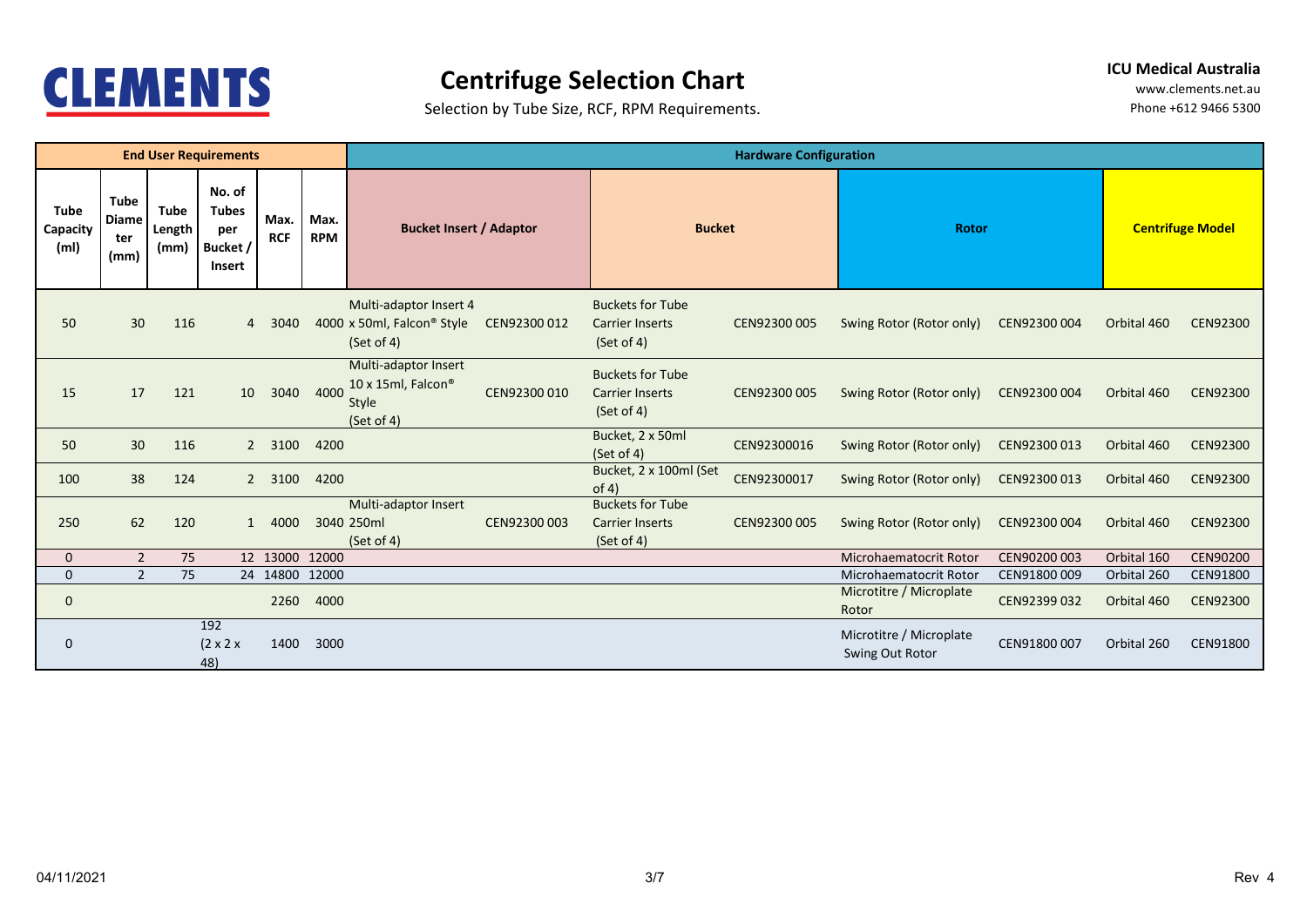| a No<br><b>GNU A</b><br>  A A U<br><b>The Contract of the Contract of the Contract of the Contract of the Contract of the Contract of the Contract o</b> |
|----------------------------------------------------------------------------------------------------------------------------------------------------------|
|----------------------------------------------------------------------------------------------------------------------------------------------------------|

### **Orbital 160 - CEN90200**

#### **ICU Medical Australia**

**Rotor and Tube Options.**

|                                              |                                        |                               | <b>End User Requirements</b>                     |          |                    |                           | <b>Rotor Options</b> | Centrifuge |                                        |
|----------------------------------------------|----------------------------------------|-------------------------------|--------------------------------------------------|----------|--------------------|---------------------------|----------------------|------------|----------------------------------------|
| <b>Tube</b><br>Capacity<br>(m <sub>l</sub> ) | <b>Tube</b><br><b>Diameter</b><br>(mm) | <b>Tube</b><br>Length<br>(mm) | No. of<br>Tubes per<br>Bucket /<br><b>Insert</b> | Max. RCF | Max.<br><b>RPM</b> | <b>Description</b>        | Catalogue No.        |            | <b>Description</b>                     |
| 1.5                                          | 10.5                                   | 41                            | 12                                               | 18,360   | 16,500             | Fixed Angle Rotor         | CEN90200 001         |            | Orbital 160 CEN90200                   |
| 5                                            | 13.5                                   | 53                            | 8                                                | 12,300   | 13,500             | Fixed Angle Rotor         | CEN90200 002         | $\bullet$  | $\bullet$<br>$\bullet \bullet \bullet$ |
|                                              | 1.75                                   | 75                            | 12                                               | 13,000   | 12,000             | Microhaematocrit<br>Rotor | CEN90200 003         |            |                                        |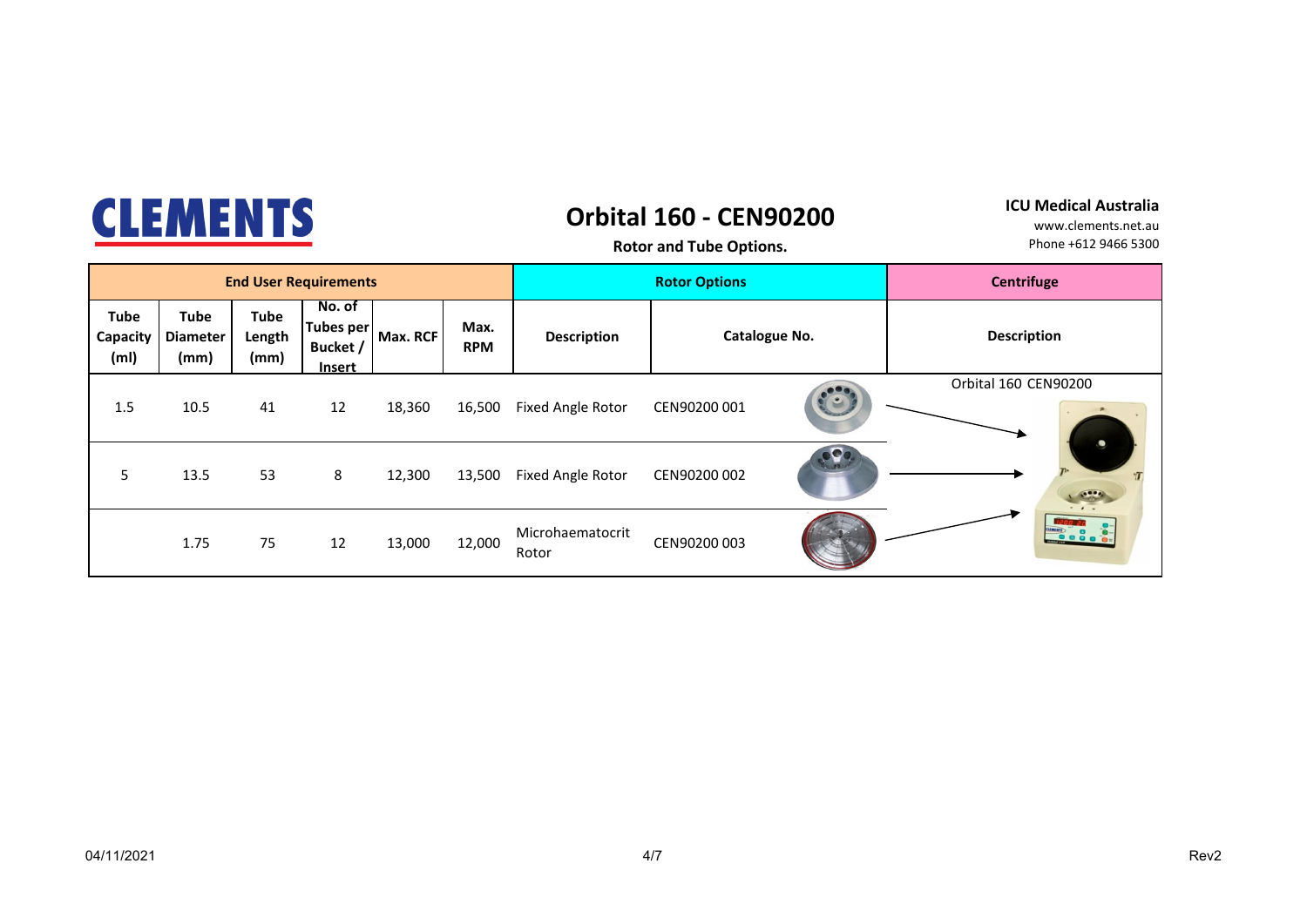

## **Orbital 260 - CEN91800**

**ICU Medical Australia**

| <b>Rotor, Bucket and Tube Options</b> |  |  |
|---------------------------------------|--|--|
|---------------------------------------|--|--|

|                                              |                                        | <b>End User Requirements</b>  |                                                  |                          |                          |                                                     | <b>Rotor Options</b> | <b>Centrifuge</b>    |                    |                |
|----------------------------------------------|----------------------------------------|-------------------------------|--------------------------------------------------|--------------------------|--------------------------|-----------------------------------------------------|----------------------|----------------------|--------------------|----------------|
| <b>Tube</b><br>Capacity<br>(m <sub>l</sub> ) | <b>Tube</b><br><b>Diameter</b><br>(mm) | <b>Tube</b><br>Length<br>(mm) | No. of<br><b>Tubes per</b><br>Bucket /<br>Insert | Max.<br><b>RCF</b>       | Max.<br><b>RPM</b>       | <b>Description</b>                                  | Catalogue No.        |                      | <b>Description</b> | Catalogue No.  |
| 1.5 or 2.2                                   | 18,930<br>12                           |                               |                                                  | 16,500 Fixed Angle Rotor | CEN91800 001             |                                                     |                      | Orbital 260 CEN91800 |                    |                |
| 5                                            |                                        |                               | 10                                               | 12,300                   |                          | 13,500 Fixed Angle Rotor                            | CEN91800 002         |                      |                    |                |
| 10                                           |                                        |                               | 12                                               | 15,500                   |                          | 12,300 Fixed Angle Rotor                            | CEN91800 003         |                      |                    |                |
| 1.5 or 2.2                                   | 24                                     |                               | 16,280                                           |                          | 13,500 Fixed Angle Rotor | CEN91800 004                                        |                      |                      |                    |                |
| 0.5                                          |                                        |                               | 48                                               | 12,000                   |                          | 11,000 Fixed Angle Rotor                            | CEN91800 005         |                      |                    | 1 <sup>2</sup> |
| 10                                           |                                        |                               | 4                                                | 3,200                    |                          | 6,000 Swing Out Rotor                               | CEN91800 006         |                      |                    |                |
|                                              | 1.75<br>75                             |                               | 192<br>$(2 \times 2 \times 48)$                  | 1,400                    |                          | Microtitre /<br>3,000 Microplate<br>Swing Out Rotor | CEN91800 007         |                      |                    |                |
|                                              |                                        |                               | 24                                               | 14,800                   | 12,000                   | Microhaematocrit<br>Rotor                           | CEN91800 009         |                      |                    |                |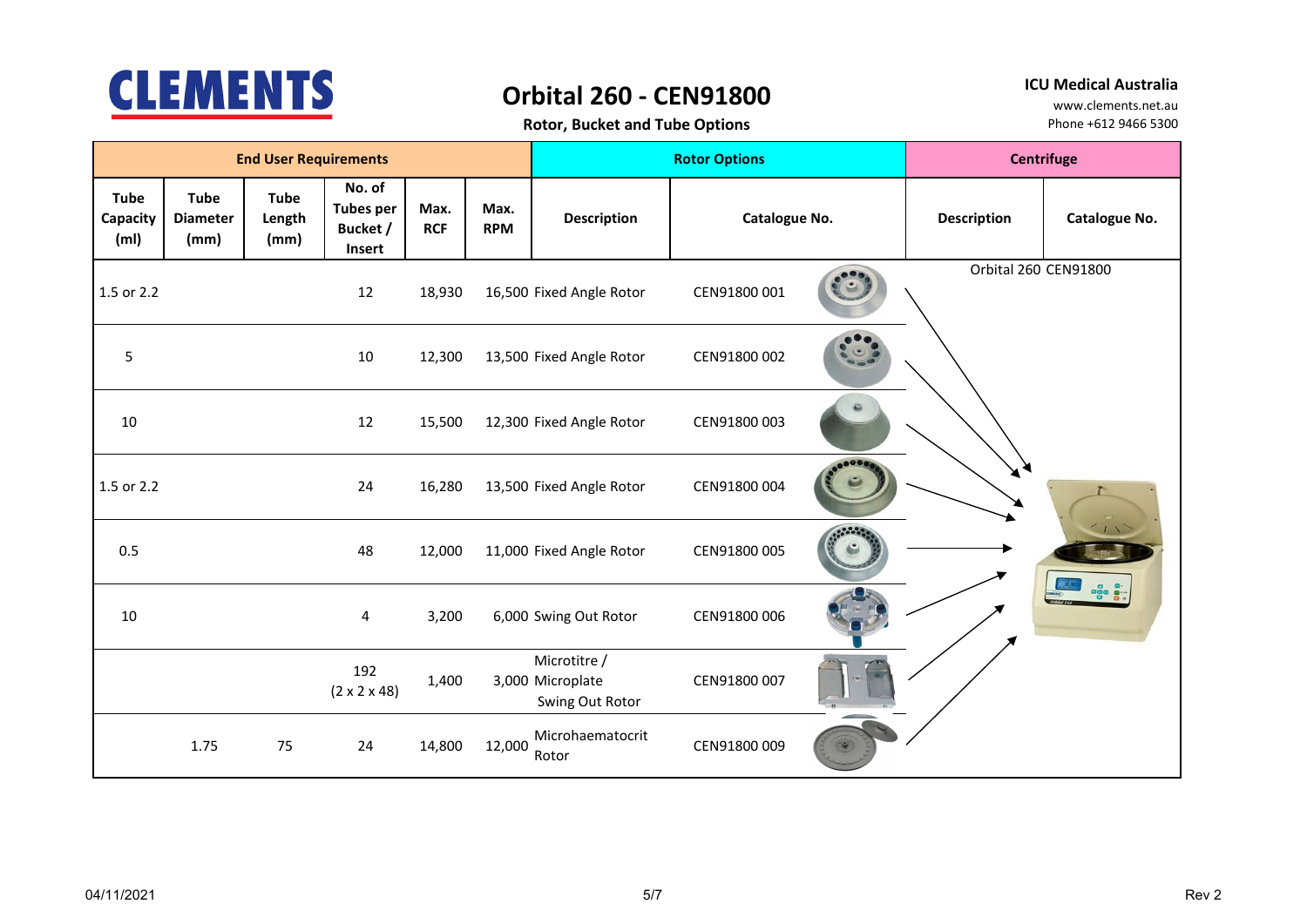|                                                     |                                        | <b>ICU Medical Australia</b><br>www.clements.net.au<br>Phone: +612 9466 5300 |                                                  |            |                         |                                                                 |               |  |       |                          |                   |                    |               |
|-----------------------------------------------------|----------------------------------------|------------------------------------------------------------------------------|--------------------------------------------------|------------|-------------------------|-----------------------------------------------------------------|---------------|--|-------|--------------------------|-------------------|--------------------|---------------|
|                                                     |                                        | <b>End User Requirements</b>                                                 |                                                  |            |                         | <b>Tube Carrier Insert Options</b>                              |               |  |       | <b>Rotor Options</b>     | <b>Centrifuge</b> |                    |               |
| <b>Tube</b><br><b>Capacity</b><br>(m <sub>l</sub> ) | <b>Tube</b><br><b>Diameter</b><br>(mm) | <b>Tube</b><br>Length<br>(mm excl.<br>cushions)                              | No. of<br><b>Tubes per</b><br>Bucket /<br>Insert | <b>RCF</b> | Max. Max.<br><b>RPM</b> | <b>Description</b>                                              | Catalogue No. |  | Name  | Catalogue No.            |                   | <b>Description</b> | Catalogue No. |
| $\triangleleft$ <sub>10</sub>                       | 15.5                                   | 89                                                                           | 24                                               | 2850       | 4000                    |                                                                 |               |  | Rotor | Fixed Angle CEN91700 001 |                   | Orbital 360        | CEN91700      |
| 15                                                  | 17.5                                   | 87.5                                                                         | 12                                               | 4100       | $5000 -$                |                                                                 |               |  | Rotor | Swing Out CEN91700 002   |                   |                    |               |
| 5                                                   | 14.5                                   | 69                                                                           | 24                                               | 4100       | $5000 -$                |                                                                 |               |  | Rotor | Swing Out CEN91700 003   |                   |                    |               |
| 50                                                  | 29                                     | 116                                                                          | 4                                                |            | 2760 4200               |                                                                 |               |  | Rotor | Swing Out CEN91700 004   |                   |                    |               |
| 8.5                                                 | 17                                     | 116                                                                          | 4                                                | 2760       | 4200                    | Adaptor, 50ml to 15ml<br>Falcon, 8.5ml Vacutainer<br>(Set of 4) | CEN91700 034  |  |       |                          |                   |                    |               |
| 6                                                   | 13                                     | 116                                                                          | 4                                                | 2760       |                         | Adaptor, 50ml to 6ml<br>4200 Vacuette<br>(Set of 4)             | CEN91700 035  |  |       |                          |                   |                    |               |